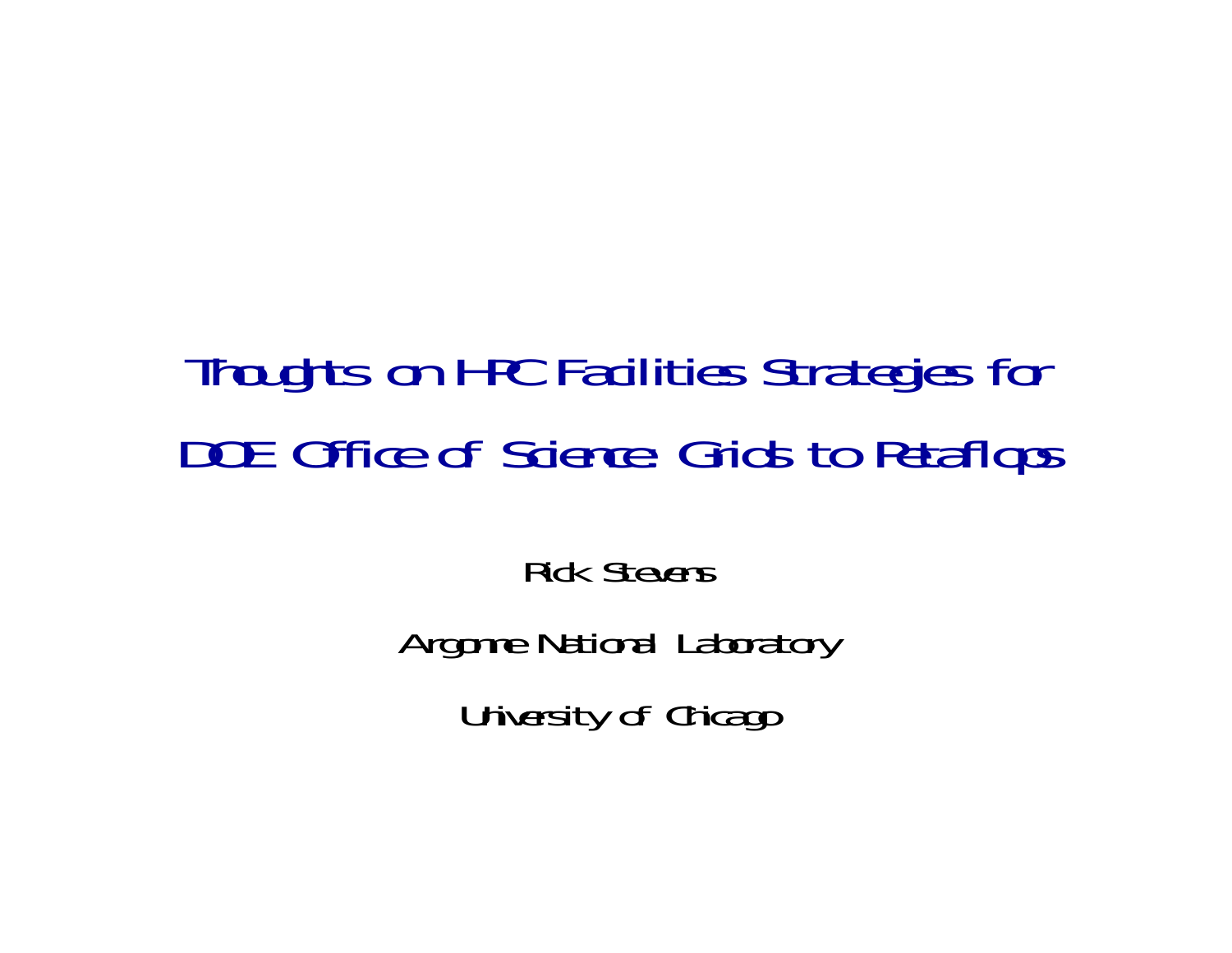# **Outline**

- Update on NSF's distributed terascale facility
- What grid and facilities strategy is appropriate for DOE?
- Limits to cluster based architectures
- New paths to petaflops computing capability
- Grid implications of affordable petaflops
- Summary and recommendations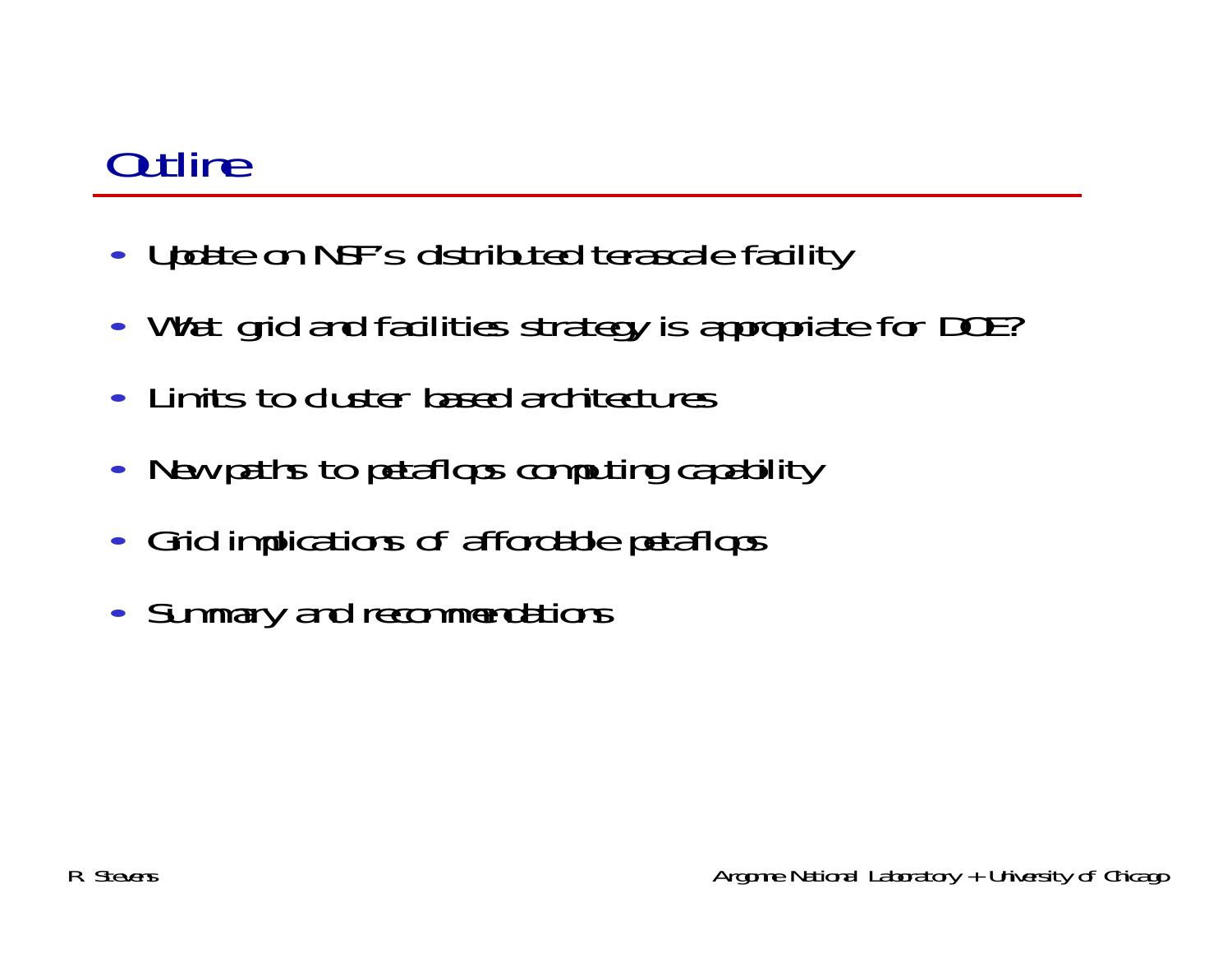# NSF TeraGrid Approach [\$53M in FY01-FY03]

- • DTF's project goal is deployment of a production Grid environment
	- staged deployment based on service priorities
	- first priority is a linked set of working IA-64 based clusters
		- immediately useful by the current NSF PACI user base
		- supporting current high-end applications
		- standard cluster and data management software
	- Grid software deployed in phases
		- basic, core, and advanced services
- DTF technology choices based on application community trends
	- > 50% of top 20 PACI users compute on Linux clusters
		- development and production runs
	- majority of NSF MRE projects plan Data Grid environments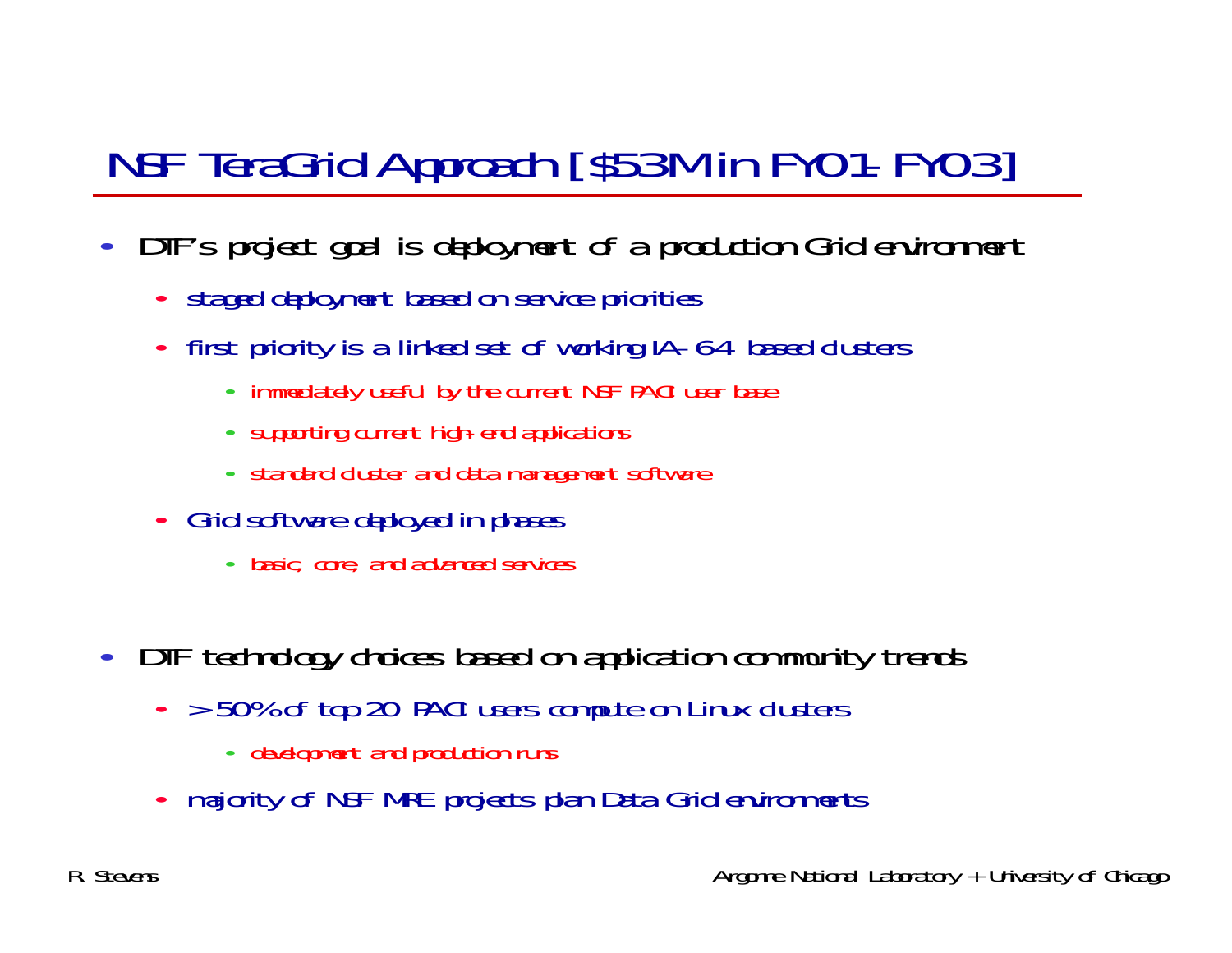#### Major DTF and TeraGrid Tasks

- Create management structure Harder than we thought!
- $\bullet$ Engage major application teams – Starting with ITRs and MREs
- Construct high bandwidth national network On track
- $\bullet$ Integrate terascale hardware and software – Planning underway
- Establish distributed TeraGrid operations New Concepts needed
- $\bullet$ Deploy and harden Grid software – Need Grid testbeds
- $\bullet$ Expand visualization resources – Development needed
- $\bullet$ Implement outreach and training program – PACI Leverage
- Assess scientific impact Need metrics and process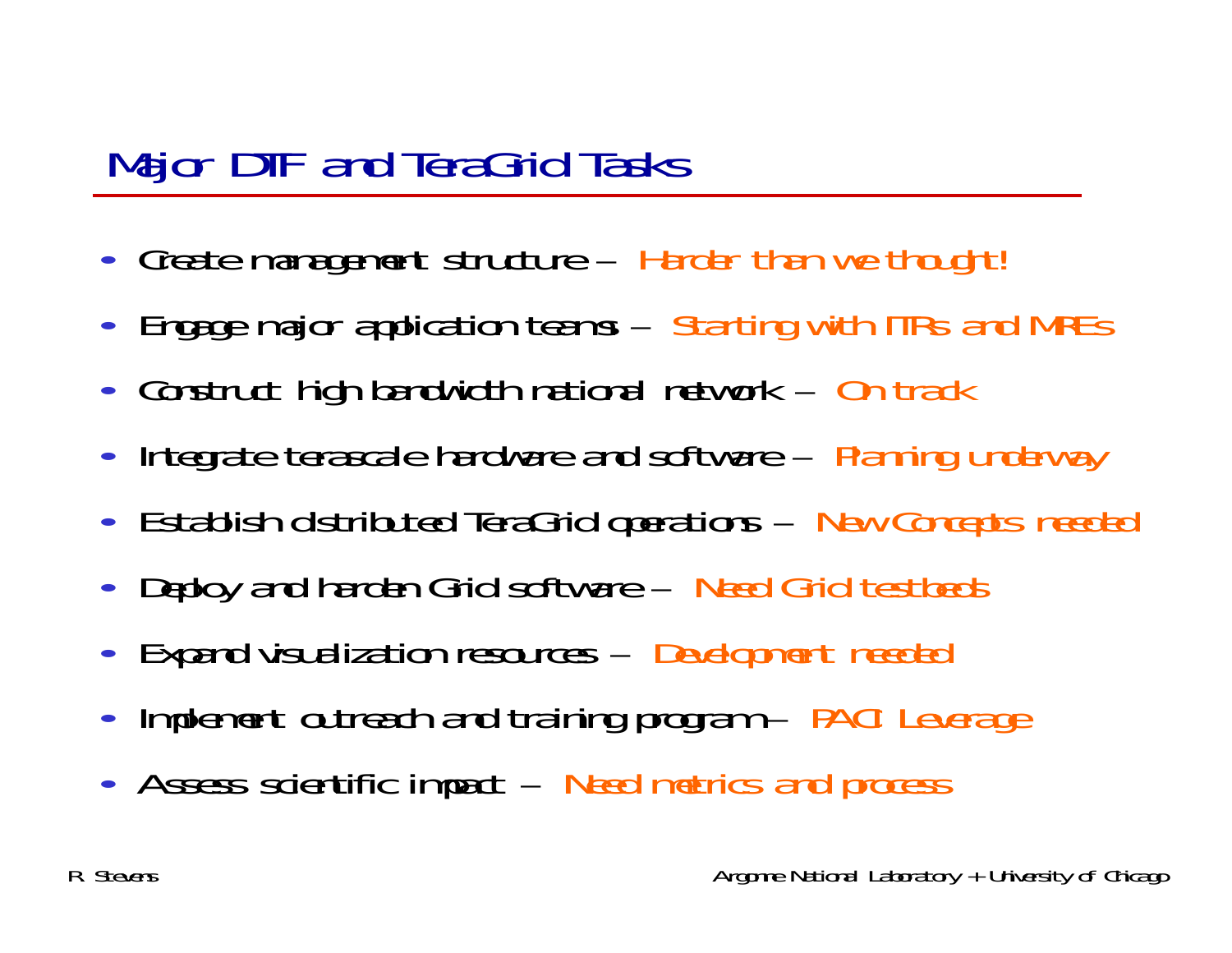#### NSF PACI 13.6 TF Linux TeraGrid

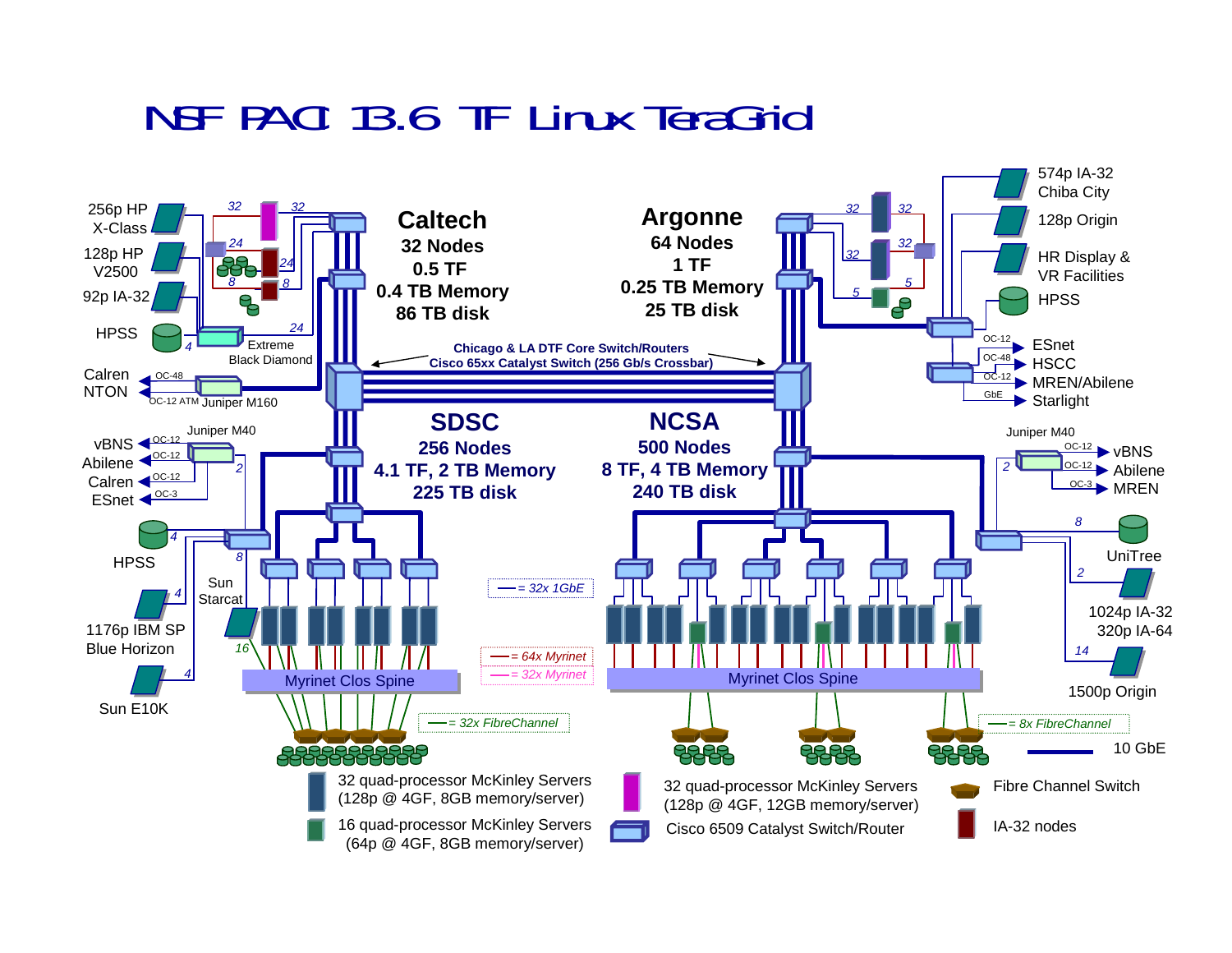### TeraGrid [40 Gbit/s] DWDM Wide Area Network

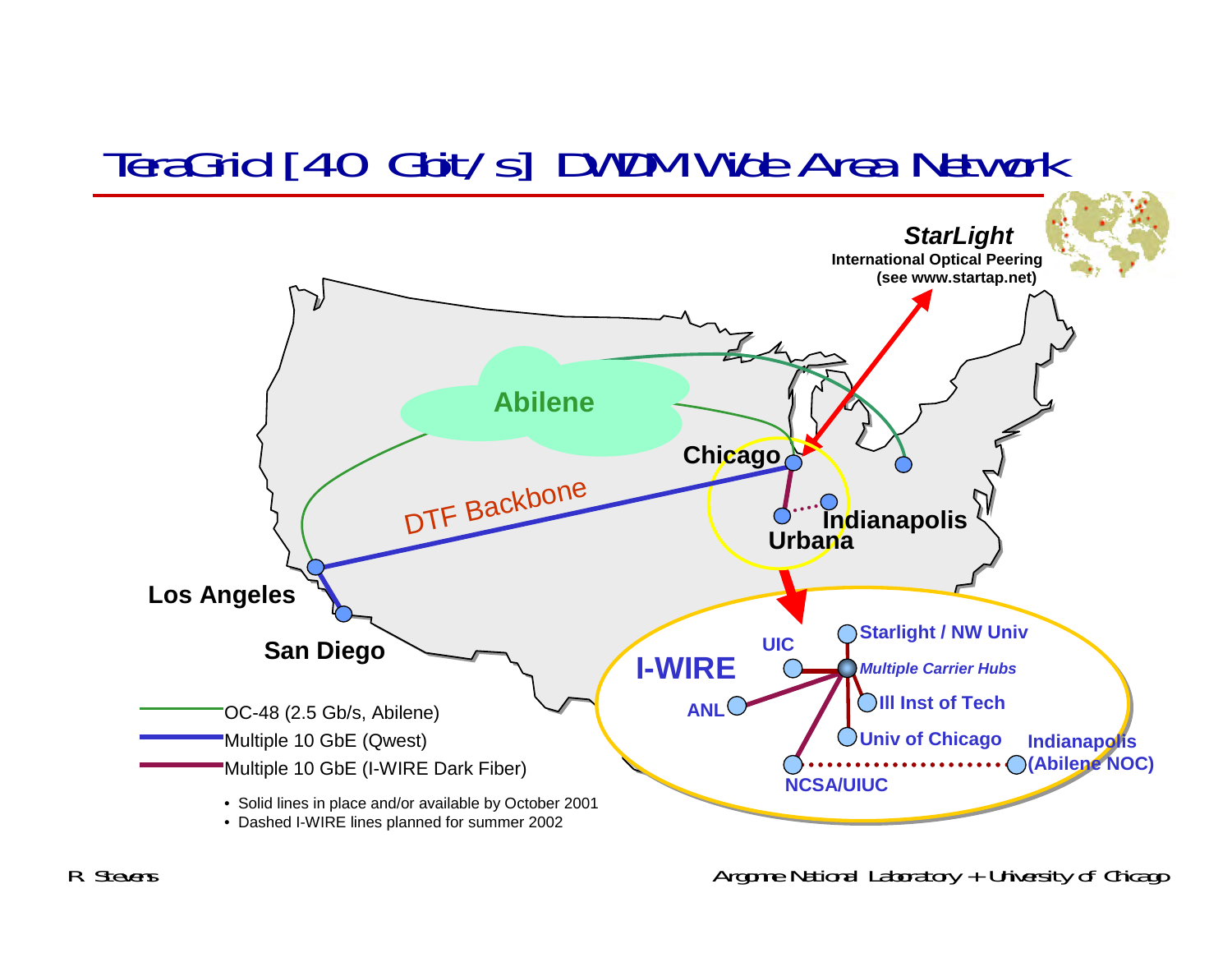# TeraGrid Middleware Definition Levels

- • Basic Grid services [little new capability]
	- deployment ready
	- in current use
	- immediate deployment planned
- Core Grid services [essential Grid]
	- largely ready
	- selected hardening and enhancement
	- planned deployment in year one
- Advanced Grid services [True Grid]
	- ongoing development
	- expect to deploy in year two and later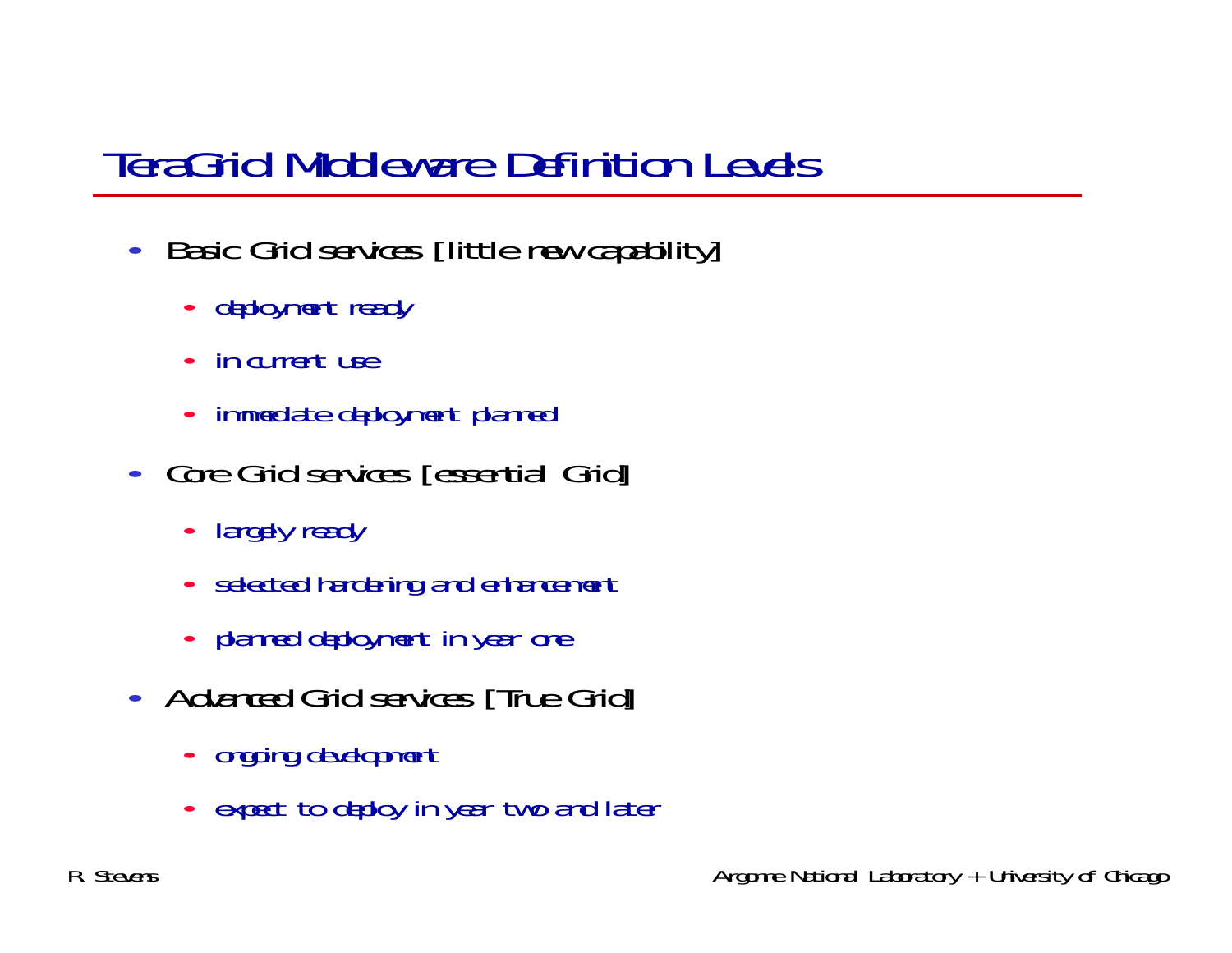# Grid Middleware [toolkits for building Grids]

- PKI Based Security Infrastructure
- Distributed Directory Services
- Reservations Services
- Meta-Scheduling and Co-Scheduling
- Quality of Service Interfaces
- Grid Policy and Brokering Services
- $\bullet$ • Common I/O and Data Transport Services
- Meta-Accounting and Allocation Services

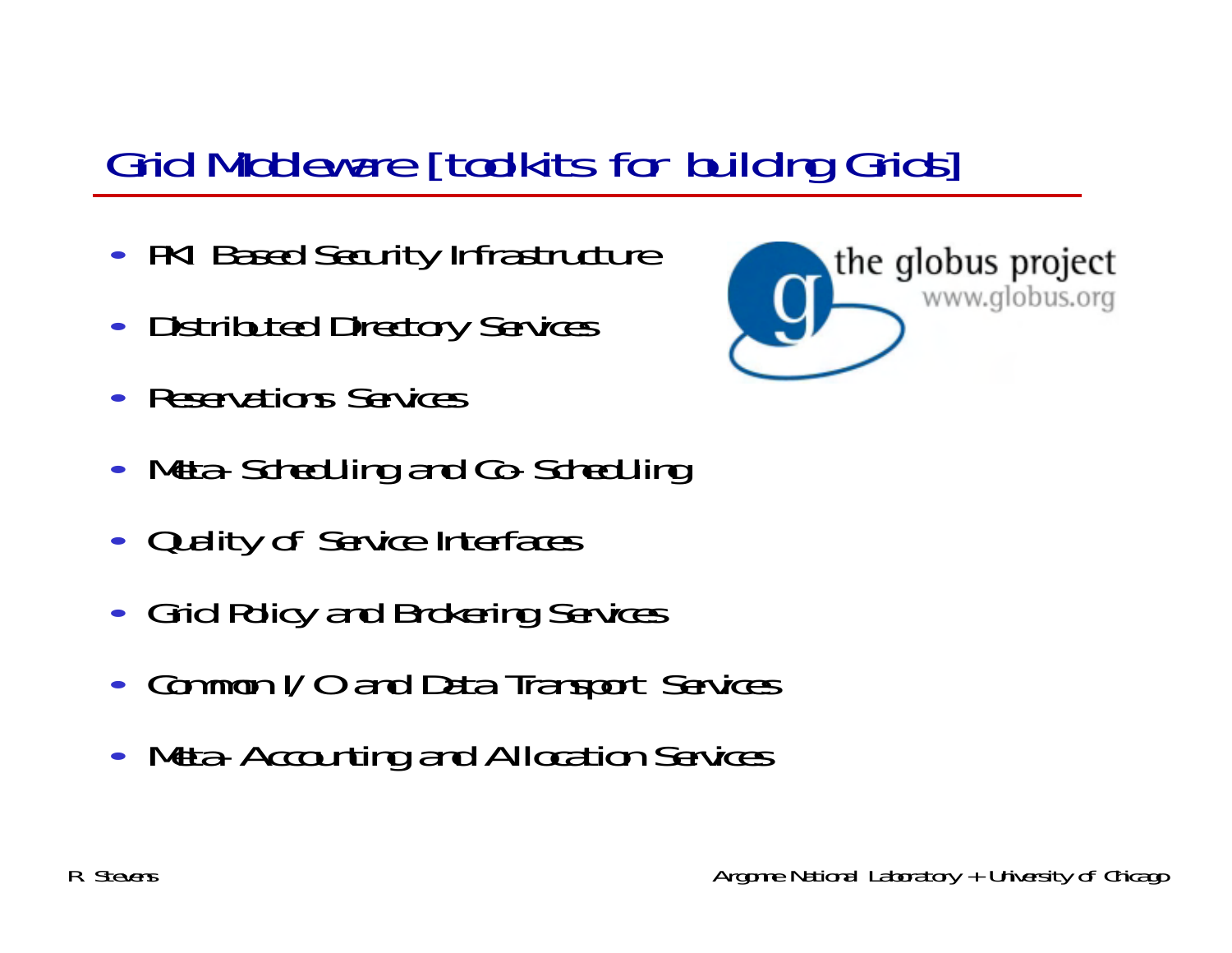### Expected NSF TeraGrid Scientific Impact

- $\bullet$  Multiple classes of user support
	- each with differing implementation complexity
		- minimal change from current practice
		- new models, software, and applications
- • Benefit to three user communities
	- $\bullet$  existing supercomputer users
		- new capability [FLOPS, memory, and storage]
	- $\bullet$  data-intensive and remote instrument users
		- linked archives, instruments, visualization and computation
		- several communities already embracing this approach
			- GriPhyN, BIRN, Sloan DSS/NVO, BIMA, …
	- $\bullet$  future users of MRE and similar facilities
		- •DTF is a prototype for ALMA, NEESGrid, LIGO, and others







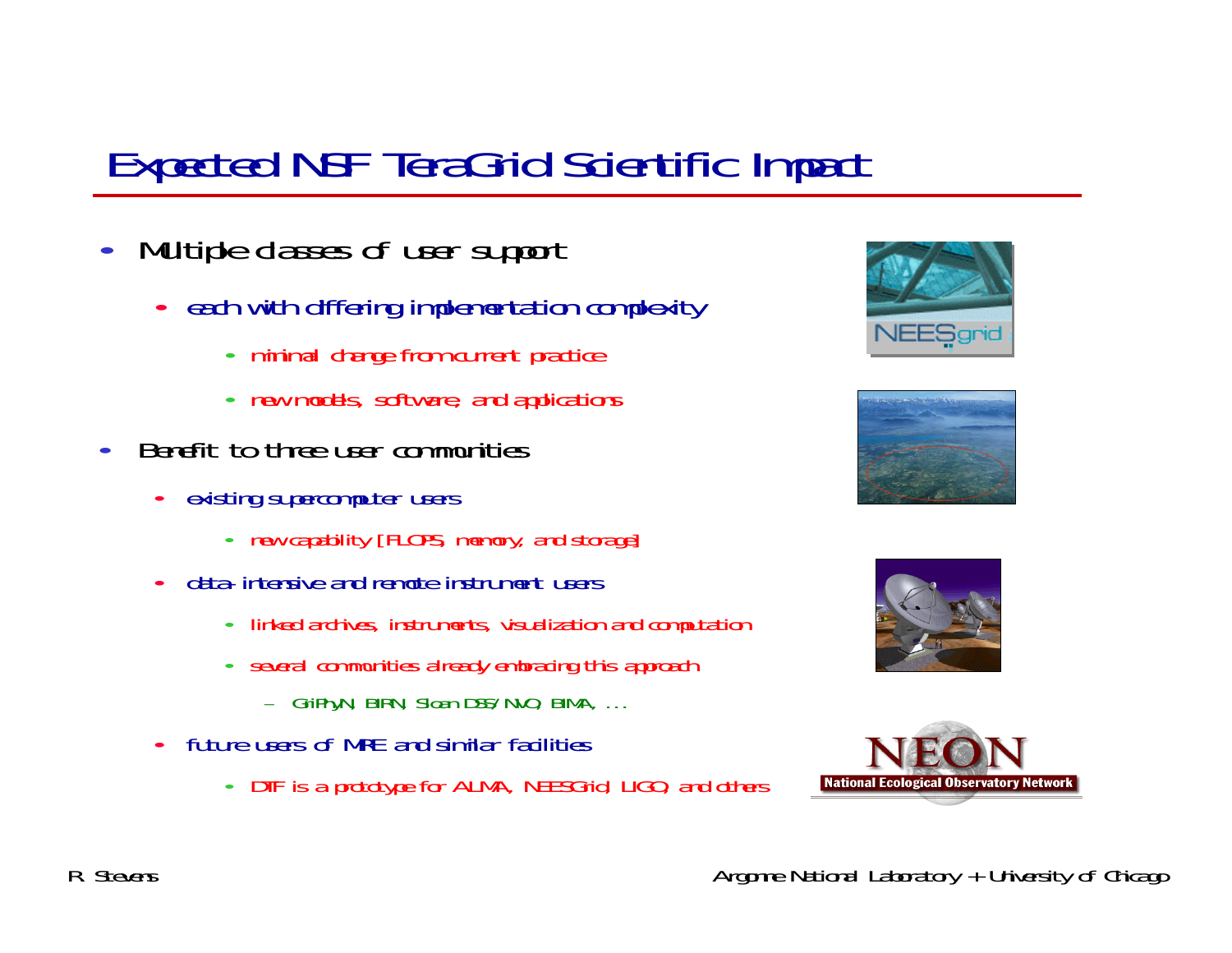# Strategies for Building Computational Grids

- Three current approaches to developing and deploying Grid Infrastructure
	- Top Down NASA IPG, NSF DTF, UK e-science
	- •Bottom Up – Life Science's Web Based Computing
	- •User Community Based – GriPhyN, iVDG, PPDG, etc.
- Current Grid Software R+D Mostly focused on Top Down and User Community Models
- $\bullet$ Major Grid Building "activities"
	- Grid software infrastructure and toolkit development
	- •Grid hardware resources [systems, networks, data, instruments]
	- •Grid applications development and deployment
	- •Grid resource allocation and policy development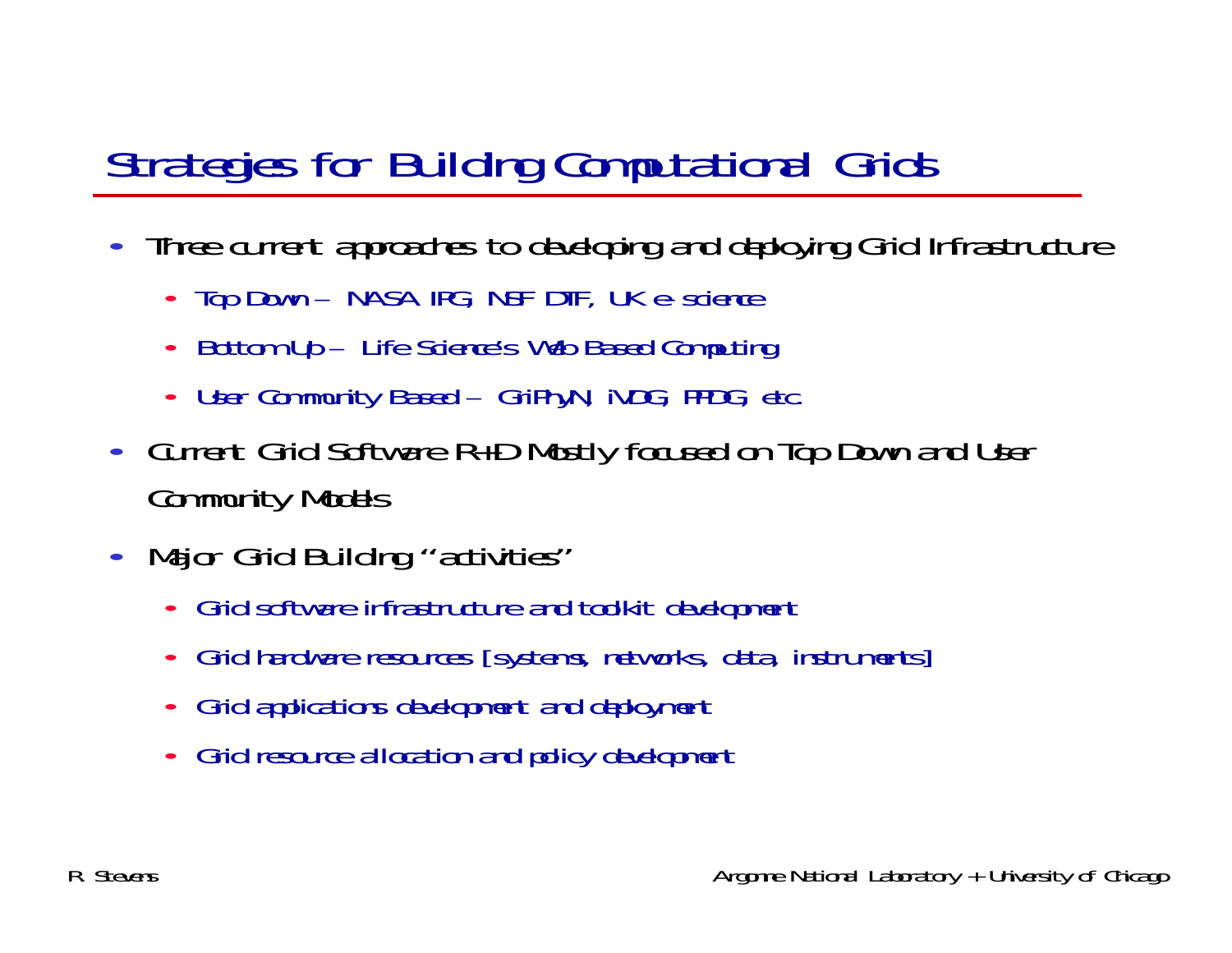#### DOE Programs and Facilities Technical Challenges: Distributed Resources, Distributed Expertise

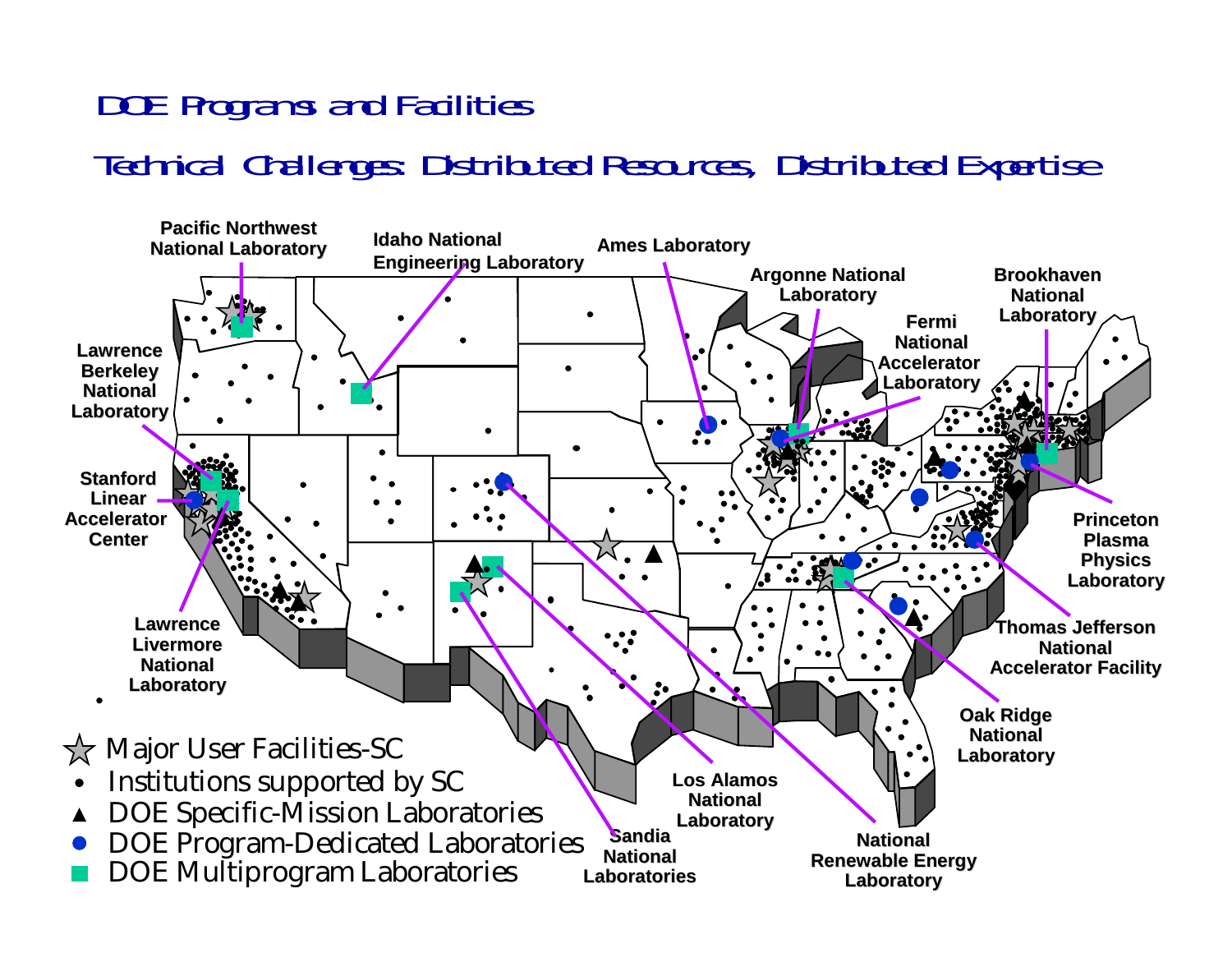#### Vision for a DOE Science Grid **Scientific applications use workflow frameworks to coordinate resources and solve complex, multi-disciplinary problems**

**Grid services provide uniform access to many diverse resources collaboration resources (e.g. shared visualization) data HPS resources computational resources**

**experimental science resources** **Large-scale science and engineering is typically done through the interaction of**

- **collaborators**
- **heterogeneous computing resources,**
- **multiple information systems, and**
- **experimental science and engineering facilities**
- **all of which are geographically and organizationally dispersed.**

**The overall motivation for "Grids" is to enable routine interactions of networked combinations of these resources to facilitate large-scale science and engineering.**



#### Two Primary Goals

•**Build a DOE Science Grid that ultimately incorporates computing, data, and instrument resources at most, if not all, of the DOE Labs and their partners.**

•**Advance the state-of-the-art in high performance, widely distributed computing so that the Grid can be used as a single, very large scale computing, data handling, and collaboration facility.**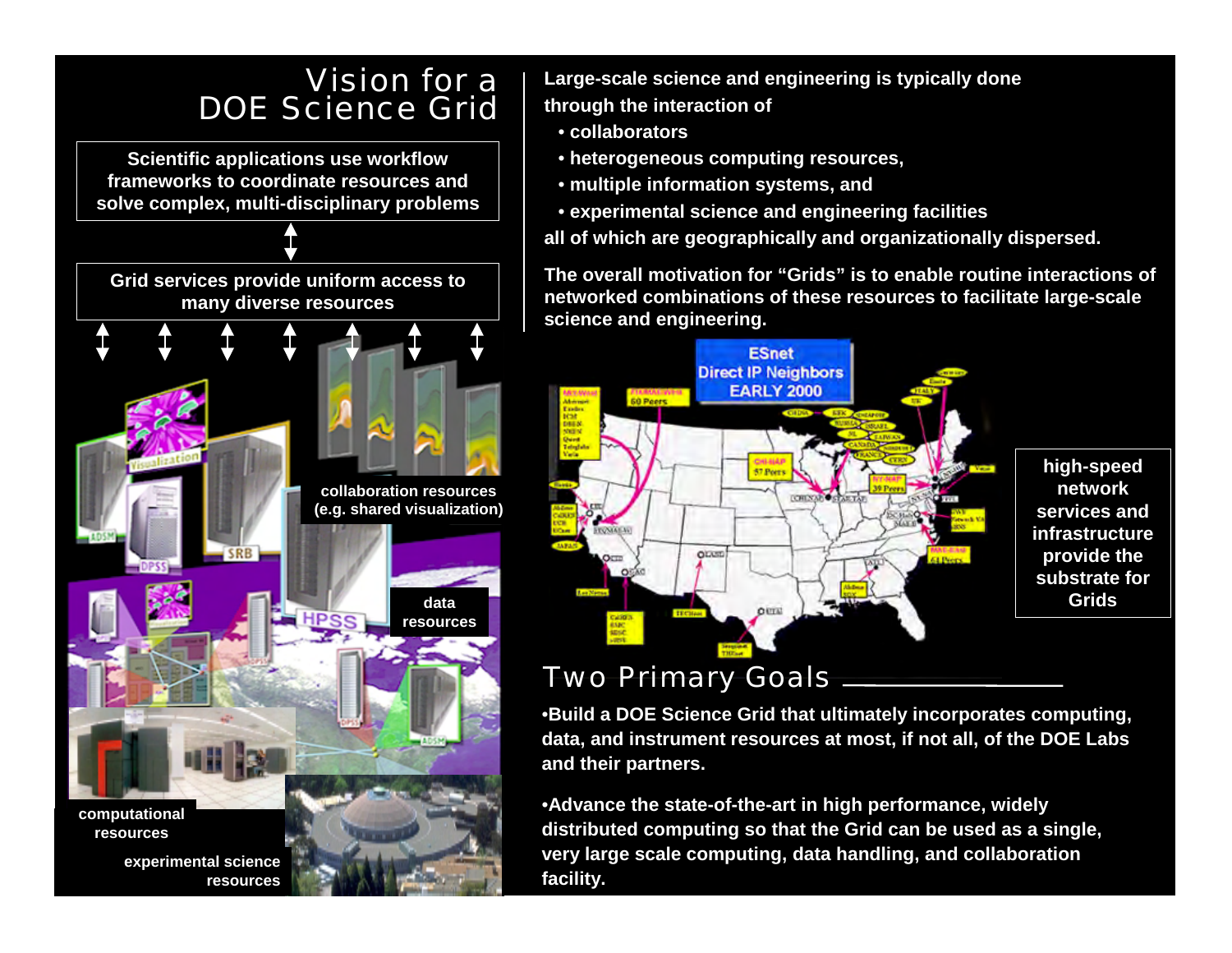# Grid Strategies Appropriate for DOE-SC

- • Possible three layered structure of DOE-SC Grid resources
	- Large-Scale Grid Power Plants O[10]
		- [Multiprogram Labs, LBNL-NERSC, ORNL, ANL, PNNL, etc.]
	- Data and Instrument Interface Servers O[100]
		- [Major DOE Facilities, LHC, APS, ALS, RHIC, SLAC, etc.]
	- PI and small "I" laboratory based resources O[1000-10,000]
		- [Workstations and small Clusters, laboratory data systems, databases, etc.]
- $\bullet$  Need tool development, applications development and support appropriate to each layer and user community
- $\bullet$  Need resource allocation policies appropriate for each class of resource and user community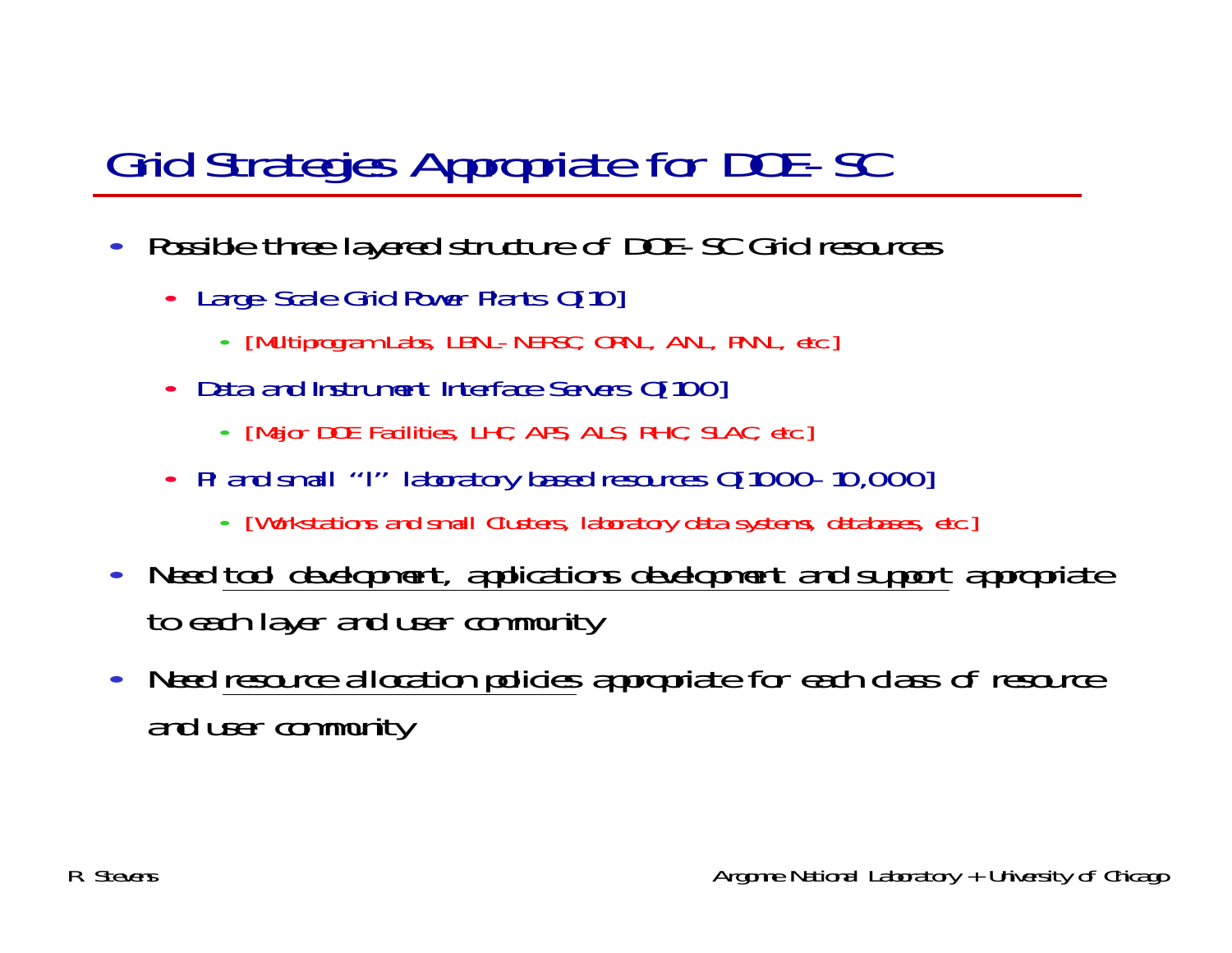### Near Term Directions for "Clusters"

- $\bullet$  High-Density Web Server Farms [IA-32, AMD, Transmeta]
	- •Blade based servers optimized for dense web serving
	- •Scalable, but not aimed at high-performance numerical computing
- Passive Backplane Based Clusters [IA-32, Infiniband]
	- Reasonably dense packaging possible
	- High-Scalability not a design goal
- IA-64, x86-64 and Power4 "Server" based compute nodes
	- •Good price performance, poor packaging density
	- •Designed for commercial I/O intensive configurations
- Sony Playstation2 [Emotion Engine, IBM Cell Project]
	- Excellent pure price performance \$50K/Teraflop
	- •Not a balanced system, difficult microarchitecture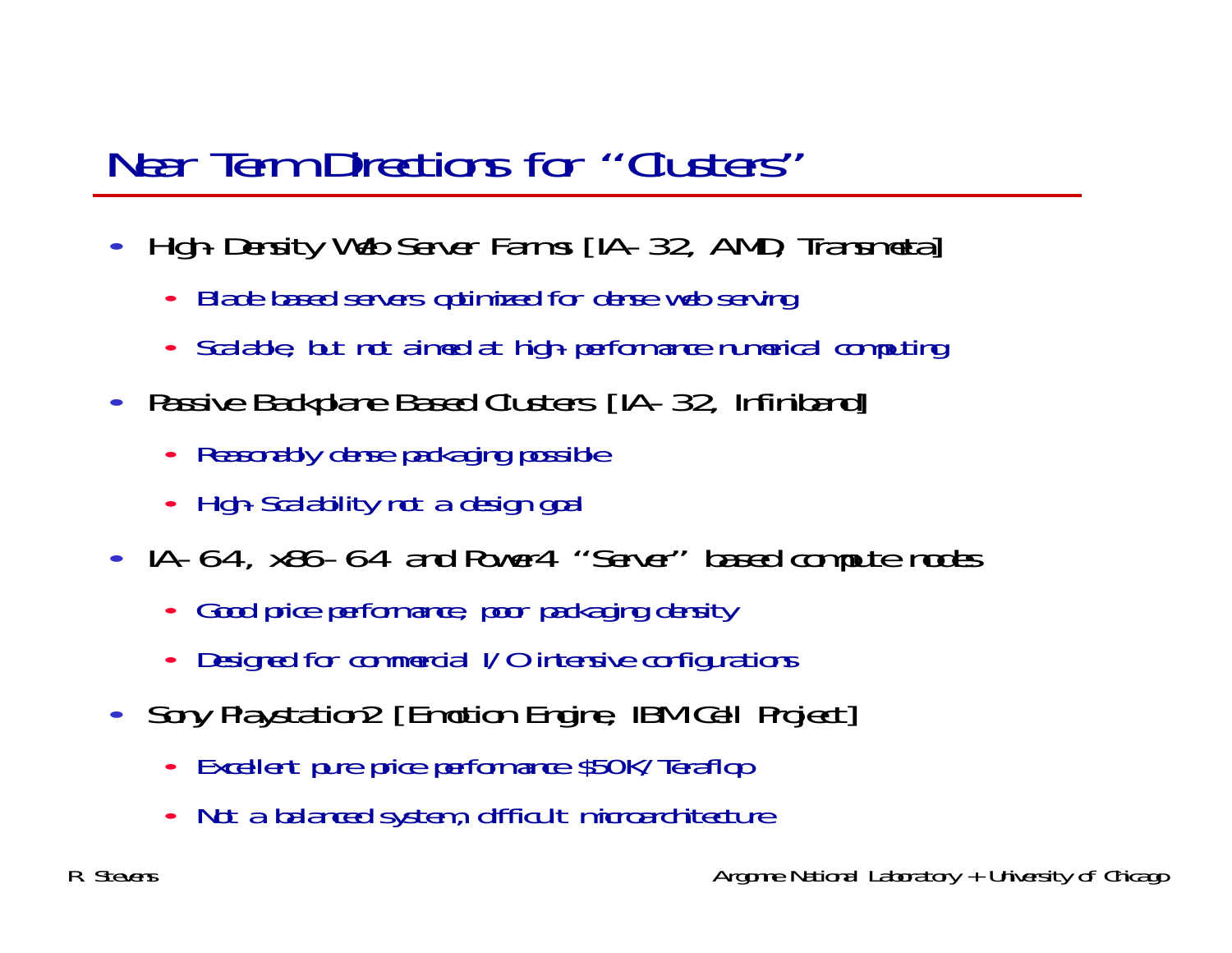# Limits to Cluster Based Systems for HPC

- $\bullet$  Memory Bandwidth
	- Commodity memory interfaces [SDRAM, RDRAM, DDRAM]
	- •Separation of memory and CPU implementations limits performance
- Communications fabric/CPU/Memory Integration
	- •Current networks are attached via I/O devices
	- Limits bandwidth and latency and communication semantics
- Node and system packaging density
	- •Commodity components and cooling technologies limit densities
	- •Blade based servers moving in right direction but are not High Performance
- Ad Hoc Large-scale Systems Architecture
	- •Little functionality for RAS
	- •Commodity design points don't scale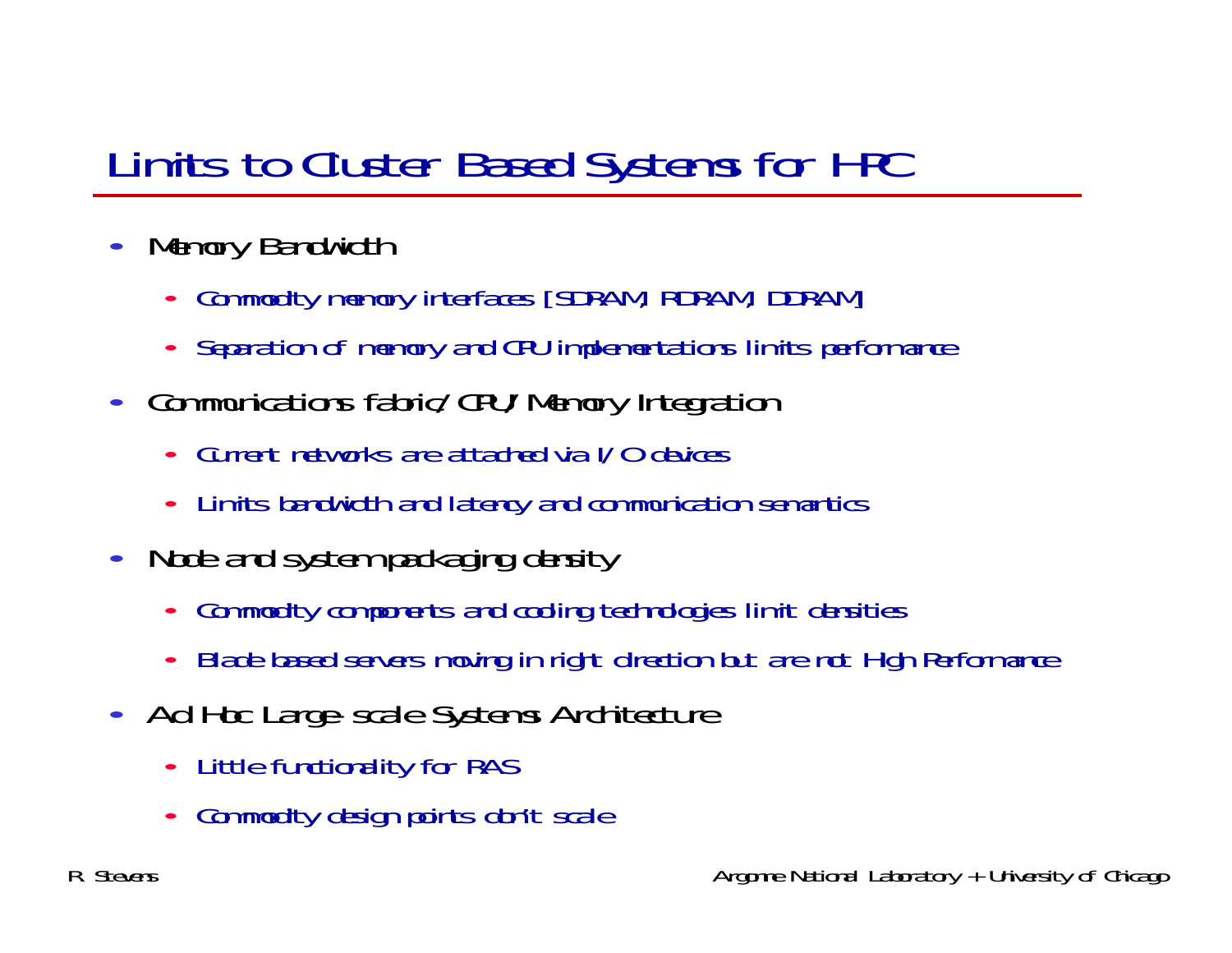

Each vector unit has enough parallelism to complete a vertex operation [19 mul-adds + 1 divide] every seven cycles.

The PSX2's Emotion Engine provides ten floating-point multiplier-accumulators, four floating-point dividers, and an MPEG-2 decoder.

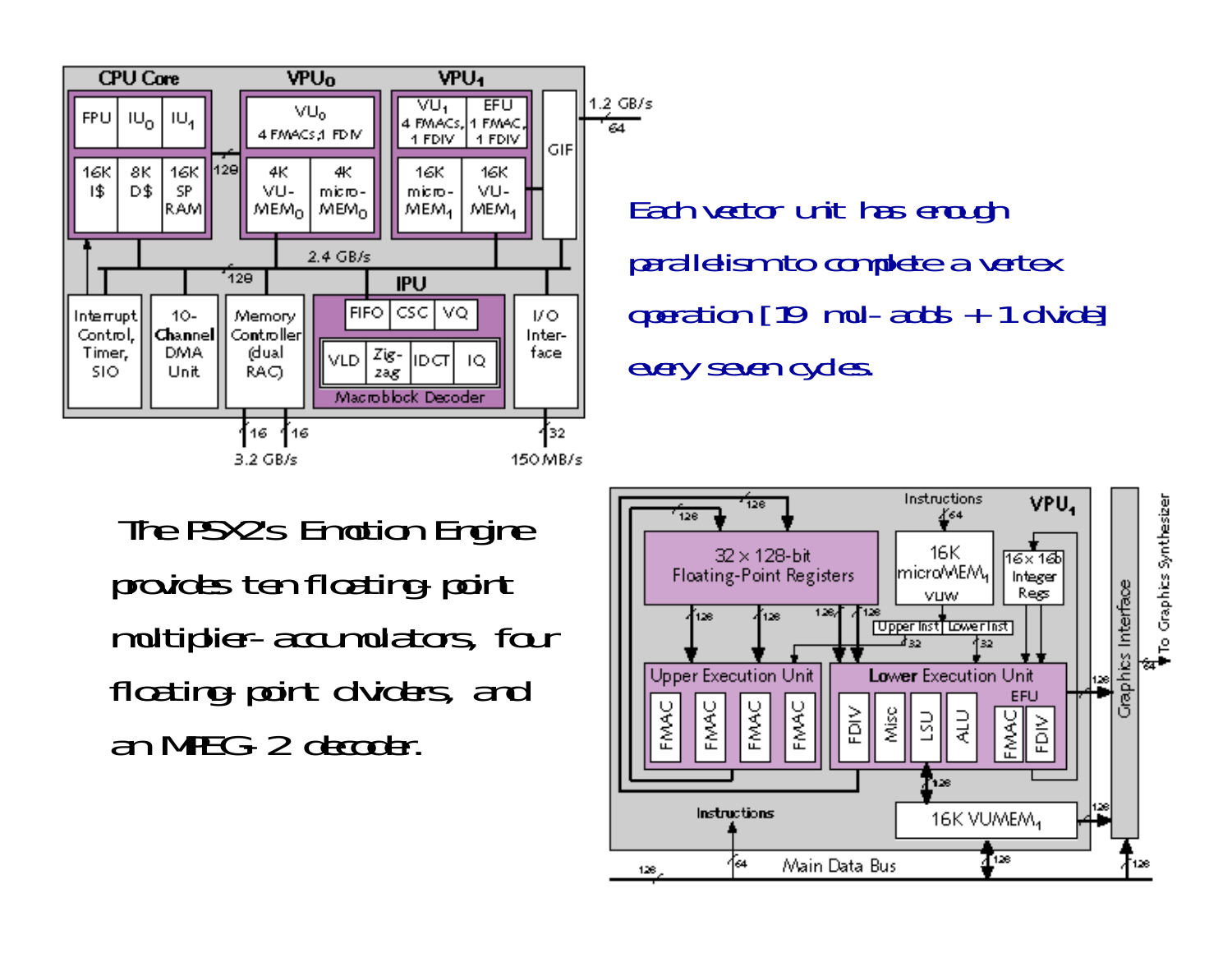#### IBM, Sony and Toshiba "Cell" Project

- $\bullet$ • \$400M investment towards Teraflop processor
- Targeted at PS3, broadband applications
	- Each company will produce products based on the core technology
- 100 nm feature size  $\Rightarrow$  2006 [based on SIA Roadmap]
- $\bullet$ Design Center in Austin TX opening later this year
- Sony's description of PS3 is 1000x performance of PS2
	- Planned use for all of Sony's product lines
	- Video, Audio, Computer Games, PCs Etc.

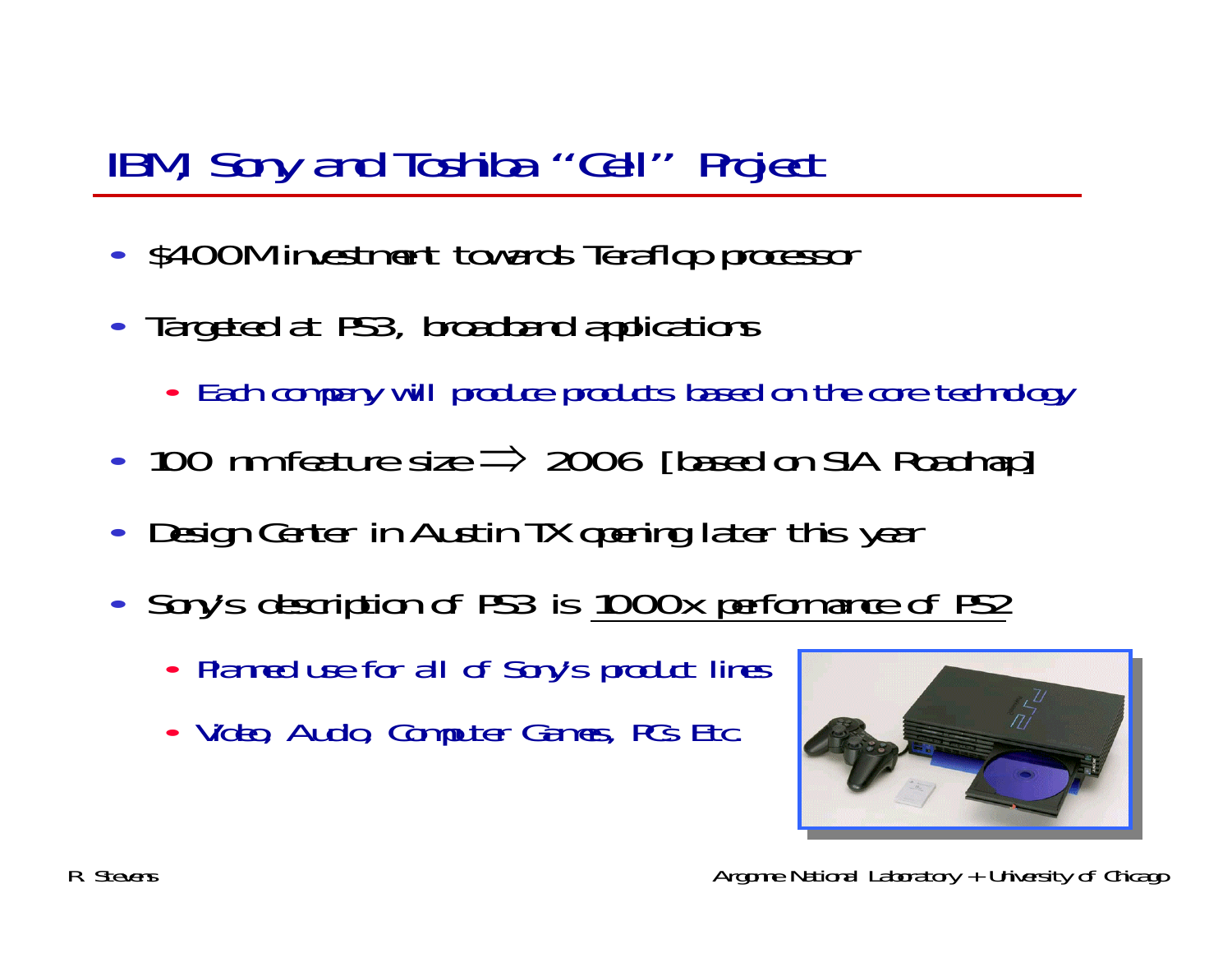# Cluster Technology Will not Scale to Petaflops

- Affordable and Usable Petaflops will require improvements in a number of areas:
	- Improved CPU-Memory Bandwidth [e.g. PIM, IRAM]
	- HW Based Latency Management [e.g. multithreaded architectures]
	- Integrated Communications Infrastructure [e.g. on-chip networking]
	- •Increased level of system Integration and Packaging [e.g. SOC, ClOC]
	- New Large-scale Systems Architectures
		- Aggressive Fault Management and Reliability Features
		- Scalable Systems Management and Serviceability Features
	- Dramatic Improvements in Scalable Systems Software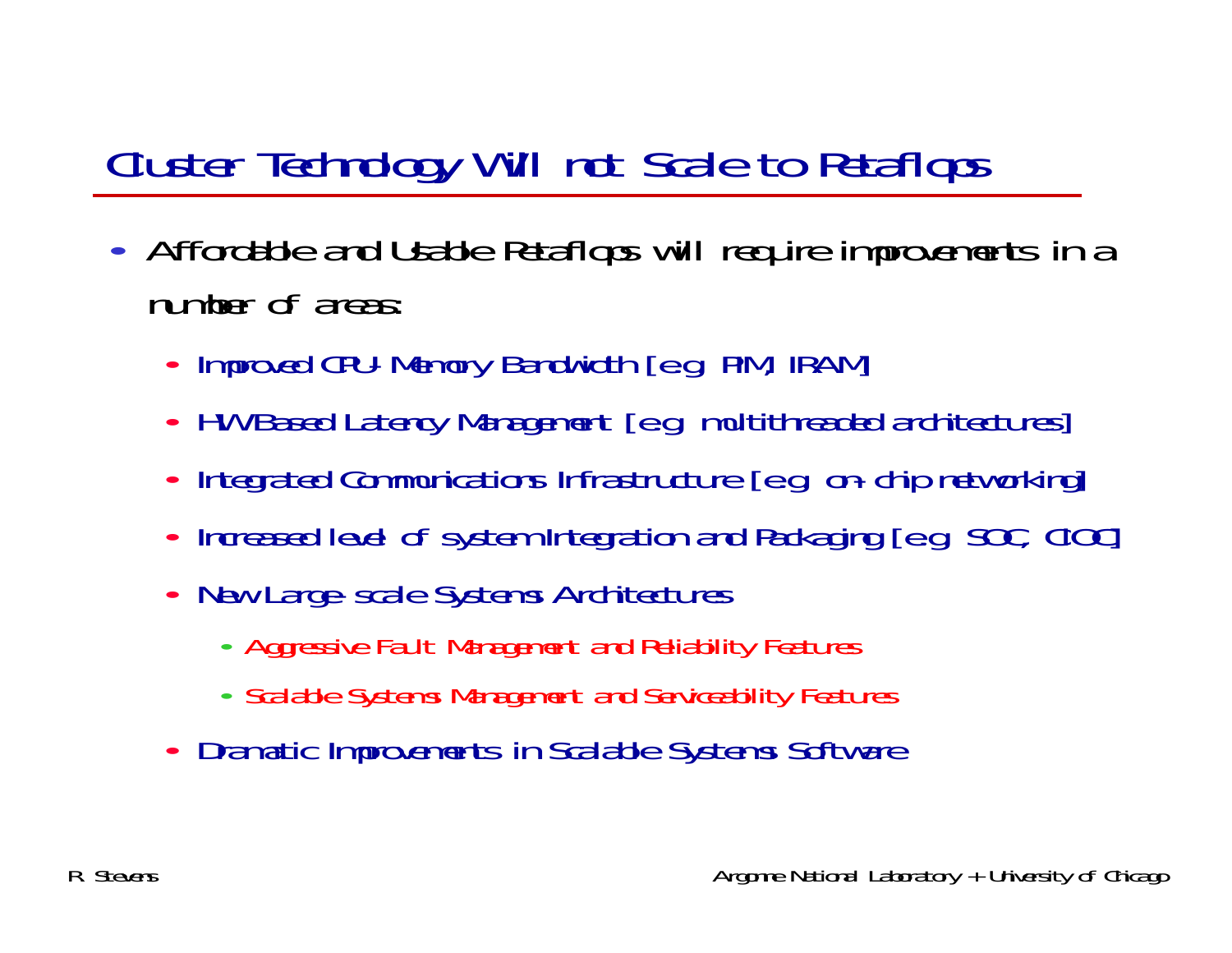# UCB VIRAM-1 Integrated Processor/Memory



**Thanks to DARPA: funding IBM: donate masks, fab Avanti: donate CAD tools MIPS: donate MIPS core Cray: Compilers, MIT:FPU**

 $\bullet$ **Microprocessor** 

- 256-bit media processor [vector]
- 14 MBytes DRAM
- 2.5-3.2 billion operations per second
- •2W at 170-200 MHz
- •Industrial strength compiler
- • 280 mm2 die area
	- 18.72 x 15 mm
	- ~200 mm<sup>2</sup> for memory/logic
	- •DRAM: ~140 mm2
	- Vector lanes:  $\sim$  50 mm<sup>2</sup>
- • Technology: IBM SA-27E
	- 0.18µm CMOS
	- 6 metal layers [copper]
- •Transistor count: >100M
- •Implemented by 6 Berkeley graduate students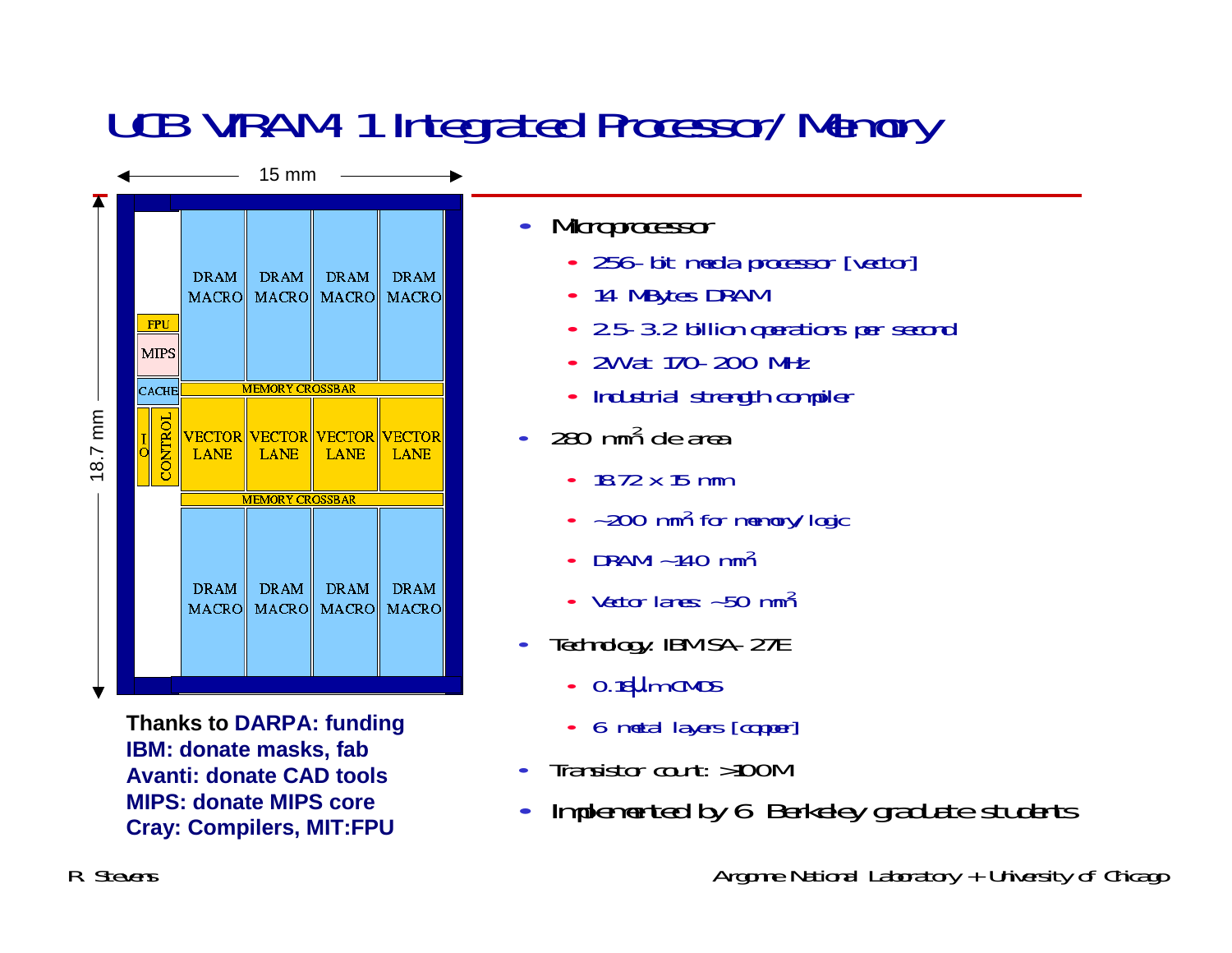#### Petaflops from V-IRAM?

- In 2005 .. V-IRAM 6 Gflops/64 MBs
- 50 TF per 19" Rack [~10K CPUs/Disk assemblies per rack]
	- 100 drawers of 100 processors [like library cards]
	- cross bar interconnected at Nx 100 MB/s
- 20 optically interconnected Racks
	- $10^{15}$  FLOPS  $\Rightarrow$  -\$20M
- Power  $\sim$  20K Watts x 20 = 400K Watts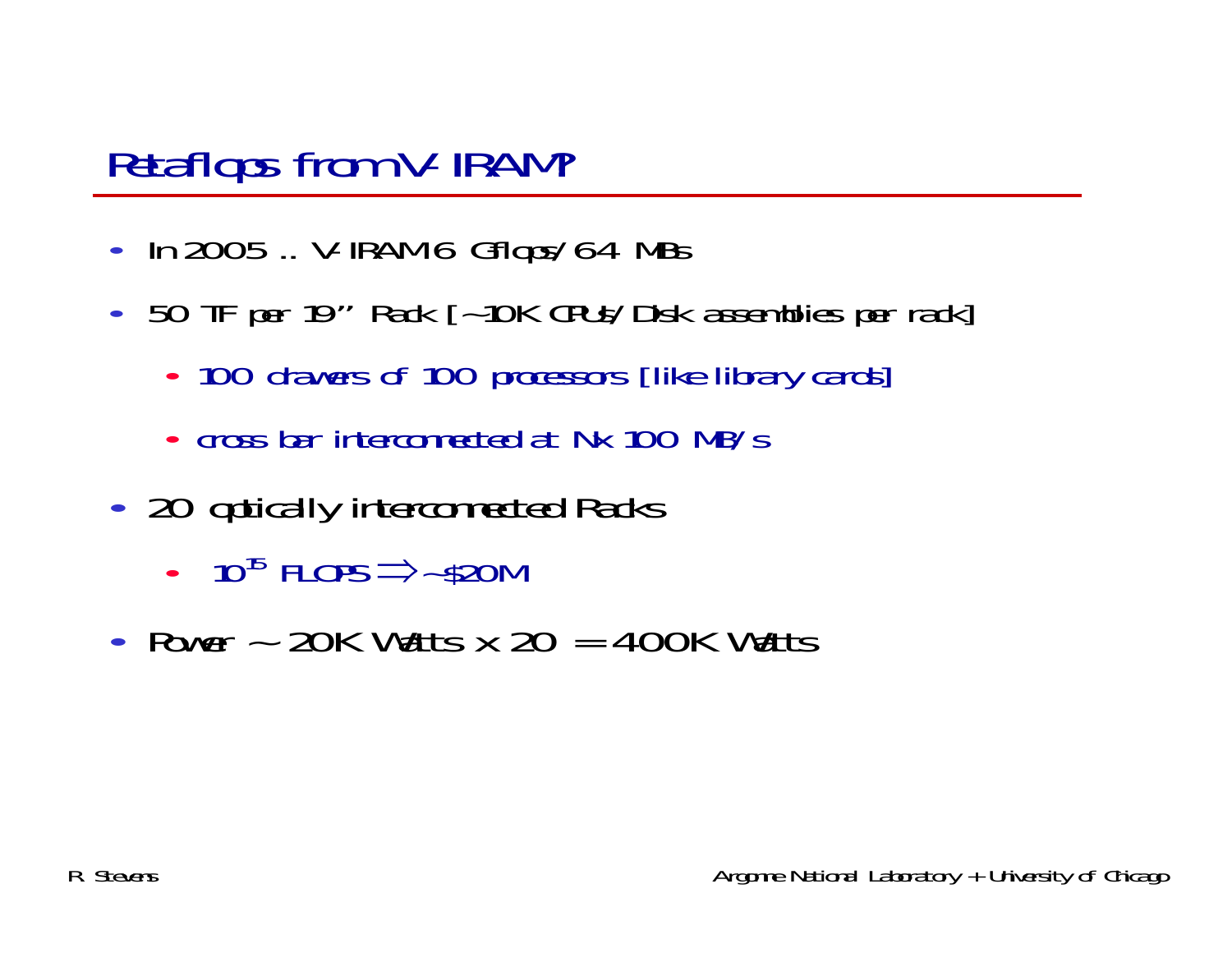# A Possible Path Towards Petaflops User Facilities

- Community Based Approach to Petaflops Systems Development
	- •Laboratories, Universities, and Applications Communities
	- User Requirements, Software and Systems Design
- Exploiting New Design Ideas and Technology for Scalability
	- Cluster-on-a-chip Level Integration
	- Hardware/software Co-design
- Affordable Petaflops Enable Personal Teraflops
	- \$50M PFlops System ⇒ \$50K TFlops
	- •Enable Broad Deployment and Scientific Impact
- Advanced Networking and Middleware
	- Embed Petaflops Capability in the Grid

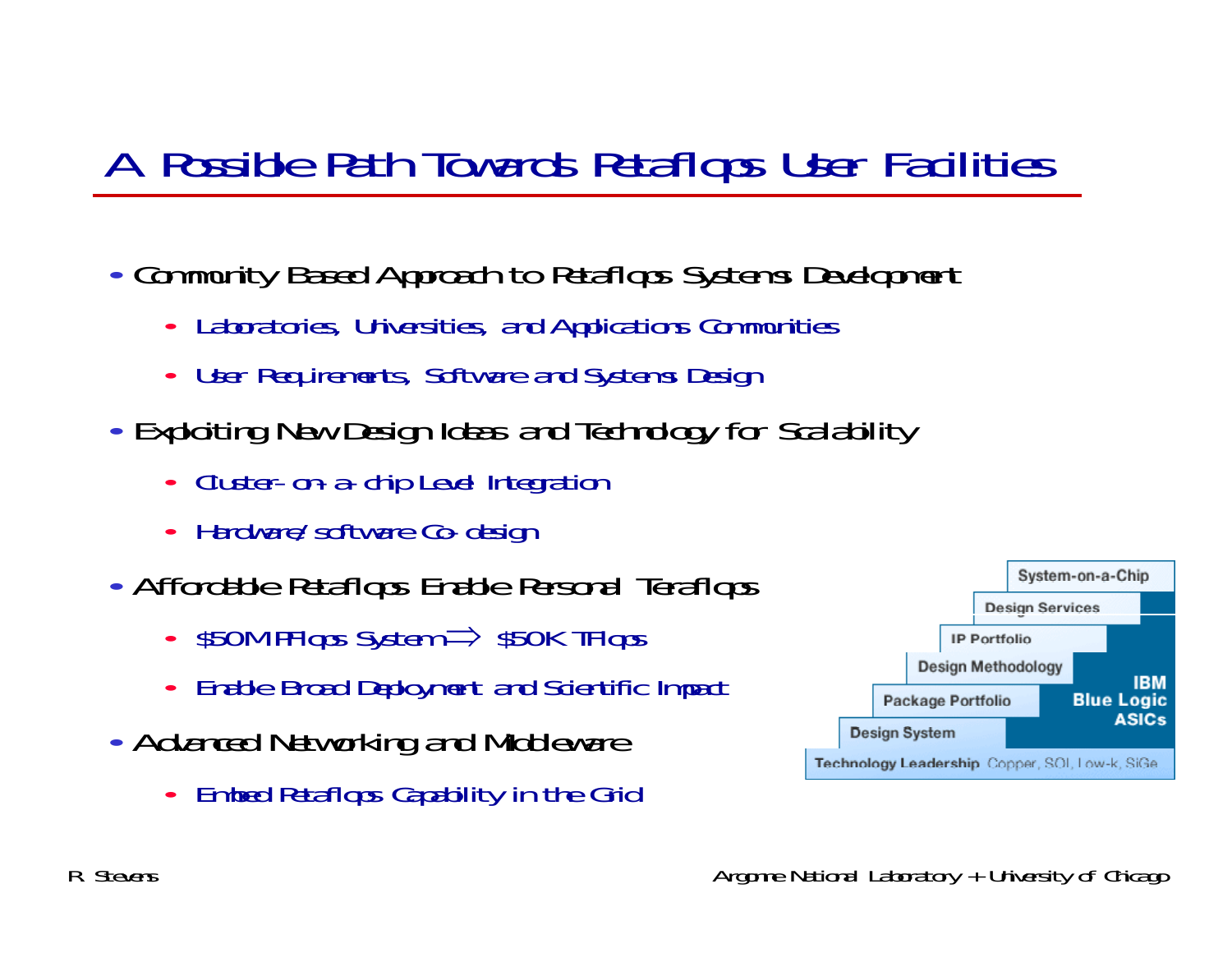### Grid Implications of Affordable Petaflops

- $\bullet$ \$50M Petaflops system  $\Rightarrow$  \$50K Teraflops systems
- • DOE Computing Facilities Circa 2006-2010
	- Power Plant Level  $\Rightarrow$  O[1-10] PFs computers
	- •• Data Server Level  $\Rightarrow$  0[20-100] 100 TFs Data Servers
	- PI Level  $\Rightarrow$  0[1000-10,000] 1 TF lab systems
- Data Server Capability
	- Power Plant Level  $\Rightarrow$  10-20 PB secondary, 100-1000 PB tertiary
	- •• Data Server Level  $\Rightarrow$  100-500 PB sec, 1000+ PB tertiary
	- PI Level  $\Rightarrow$  ~1 PB secondary
- Networking Capability
	- Ideal BW ⇒ 10% of bisection bandwidth per system for peer-to-peer
	- •Terabit WAN backbones and backplanes will be needed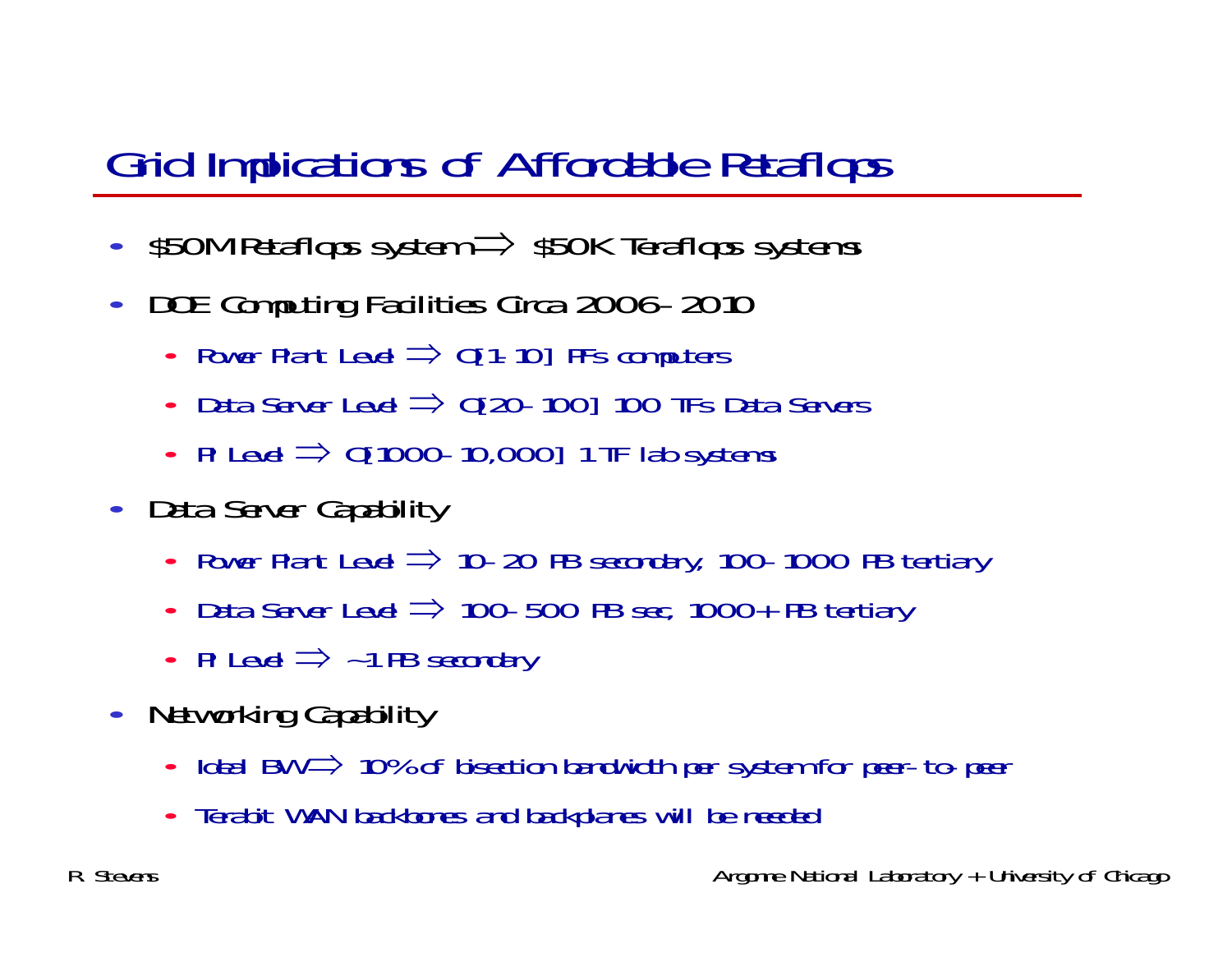# **Summary**

- $\bullet$  Grid Based Computing Concept is well matched to DOE's Distributed Facilities and Missions needs
- Grids do not replace need for large-scale computers
	- •Increases high-end demand via Portals
	- •Increases data intensive computing and high-performance networking
	- software environments link desktops to high-end platforms [petaflops]
- Grids require *new* ways to allocate and manage computing and data resources
	- Need a broader view of resources and resource allocations
- Grids and Technology for Petaflops Facilities make sense together
	- Technologies for Petaflops will power future grids at all levels